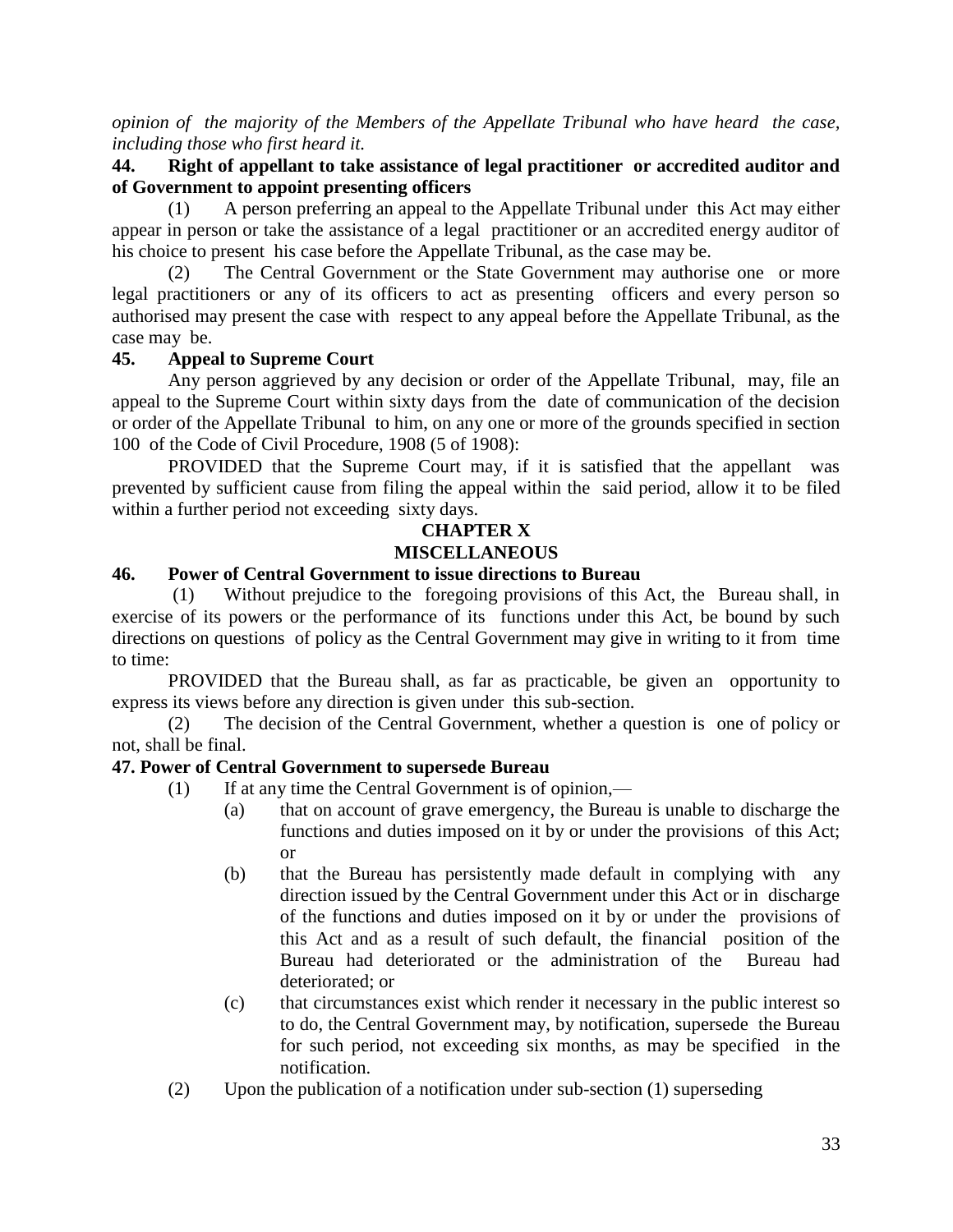the Bureau,—

- (a) all the members referred to in clauses (o), (p) and (q) of sub-section (2) of section 4 shall, as from the date of supersession, vacate their offices as such;
- (b) all the powers, functions and duties which may, by or under the provisions of this Act, be exercised or discharged by or on behalf of the Bureau, shall until the Bureau is reconstituted under sub-section (3), be exercised and discharged by such person or persons as the Central Government may direct; and
- (c) all property owned or controlled by the Bureau shall, until the Bureau is reconstituted under sub-section (3), vest in the Central Government.

(3) On the expiration of the period of supersession specified in the notification issued under sub-section (1), the Central Government may reconstitute the Bureau by a fresh appointment and in such case any person or persons who vacated their offices under clause (a) of sub-section (2), shall not be deemed disqualified for appointment:

PROVIDED that the Central Government may, at any time, before the expiration of the period of supersession, take action under this sub-section.

(4) The Central Government shall cause a notification issued under sub-section (1) and a full report of any action taken under this section and the circumstances leading to such action to be laid before each House of Parliament at the earliest.

#### **48. Default by companies**

(1) Where a company makes a default in complying with the provisions of clause (c) or clause (d) or clause (h) or clause (i) or clause (k) or clause (l) or clause (n) or clause (r) or clause (s) of section 14 or clause (b) or clause (c) or clause (h) of section 15, every person who at the time of such contravention was in charge of, and was responsible to the company for the conduct of the business of the company, as well as the company, shall be deemed to have acted in contravention of the said provisions and shall be liable to be proceeded against and imposed penalty under section 26 accordingly:

PROVIDED that nothing contained in this sub-section shall render any such person liable for penalty provided in this Act if he proves that the contravention of the aforesaid provisions was committed without his knowledge or that he exercised all due diligence to prevent the contravention of the aforesaid provisions.

(2) Notwithstanding anything contained in sub-section (1), where any contravention of the provisions of clause (c) or clause (d) or clause (h) or clause (i) or clause (k) or clause (l) or clause (n) or clause (r) or clause (s) of section 14 or clause (b) or clause (c) or clause (h) of section 15 has been committed with the consent or connivance of, or is attributable to, any neglect on the part of, any director, manager, secretary or other officer of the company, such director, manager, secretary or other officer shall also be deemed to have contravened the said provisions and shall be liable to be proceeded for imposition of penalty accordingly.

*Explanation:* For the purposes of this section, "company" means a body corporate and includes a firm or other association of individuals.

#### **49. Exemption from tax on income**

Notwithstanding anything contained in the Income-tax Act, 1961 (43 of 1961) or any other enactment for the time being in force relating to tax on income, profits or gains—

(a) the Bureau;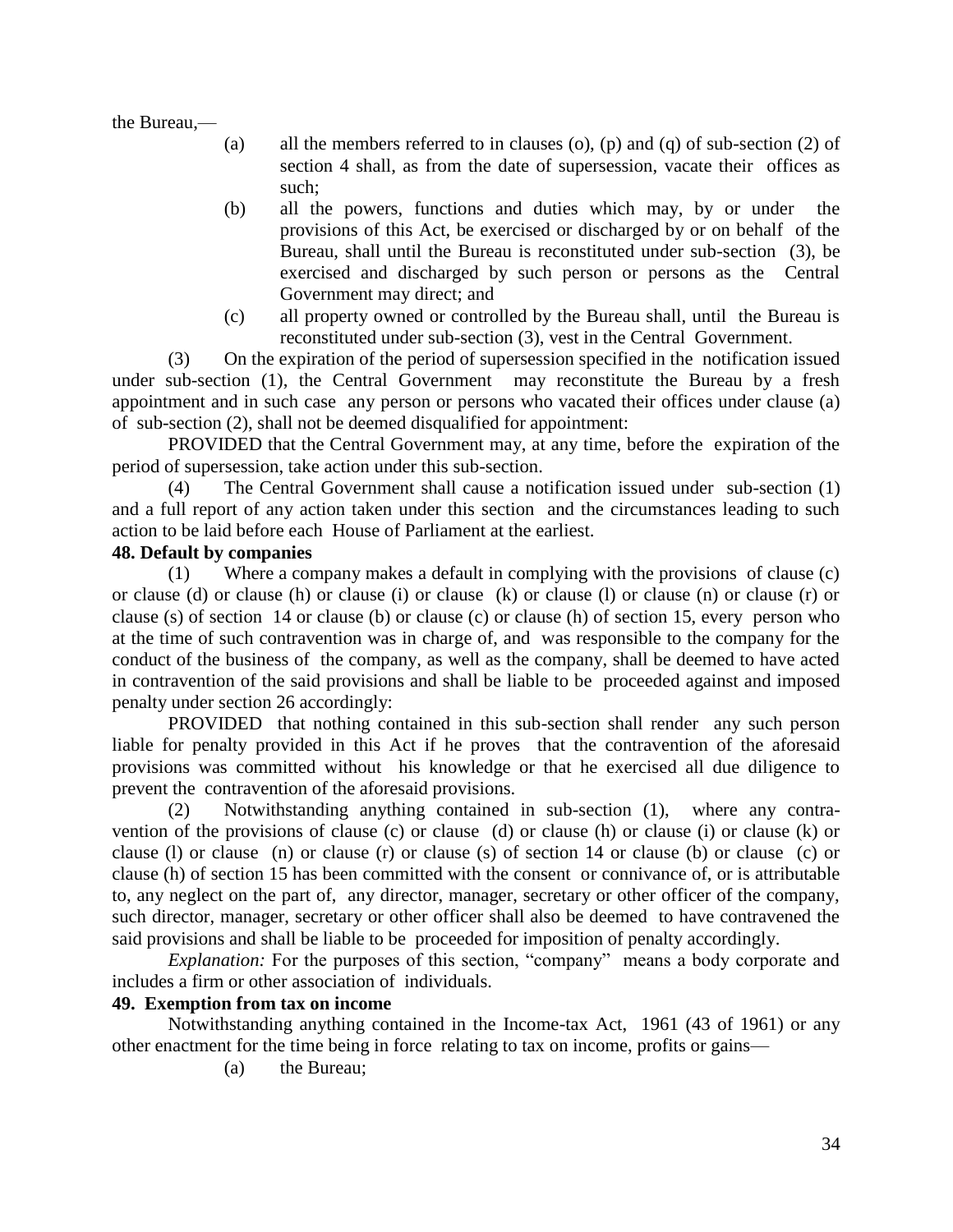(b) the existing Energy Management Centre from the date of its constitution to the date of establishment of the Bureau, shall not be liable to pay any income-tax or any tax in respect of their income, profits or gains derived.

## **50. Protection of action taken in good faith**

No suit, prosecution or other legal proceeding shall lie against the Central Government or Director-General or Secretary or State Government or any officer of those Governments or State Commission or its members or any member or officer or other employee of the Bureau for anything which is in good faith done or intended to be done under this Act or the rules or regulations made thereunder.

## **51. Delegation**

The Bureau may, by general or special order in writing, delegate to any member, member of the committee, officer of the Bureau or any other person subject to such conditions, if any, as may be specified in the order, such of its powers and functions, if any, as may be specified in the order, such of its powers and functions under this Act (except the powers under section 58) as it may deem necessary.

#### **52. Power to obtain information**

Every designated consumer or manufacturer of equipment or appliance specified under clause (b) of section 14 shall supply the Bureau with such information, and with such samples of any material or substance used in relation to any equipment or appliance, as the Bureau may require.

#### **53. Power to exempt**

If the Central Government or the State Government is of the opinion that it is necessary or expedient so to do in the public interest, it may, by notification and subject to such conditions as may be specified in the notification, exempt any designated consumer or class of designated consumers from application of all or any of the provisions of this Act:

PROVIDED that the Central Government or the State Government, as the case may be, shall not grant exemption to any designated consumer or class of designated consumers for a period exceeding five years:

PROVIDED FURTHER that the Central Government or the State Government, as the case may be, shall consult the Bureau of Energy Efficiency before granting such exemption.

## **54. Chairperson, Members, officers and employees of the Appellate Tribunal, Members of State Commission, Director-General, Secretary, members, officers and employees of the Bureau to be public servants**

The Chairperson of the Appellate Tribunal or the Members of the Appellate Tribunal or officers or employees of the Appellate Tribunal or the Members of the State Commission or the Members, Director-General, Secretary, officers and other employees of the Bureau shall be deemed, when acting or purporting to act in pursuance of any of the provisions of this Act, to be public servants within the meaning of section 21 of the Indian Penal Code (45 of 1860).

#### **55. Power of Central Government to issue directions**

The Central Government may give directions to a State Government or the Bureau as to carrying out into execution of this Act in the State.

#### **56. Power of Central Government to make rules**

(1) The Central Government may, by notification, make rules for carrying out the provisions of this Act.

(2) In particular, and without prejudice to the generality of the foregoing power, such rules may provide for all or any of the following matters, namely:—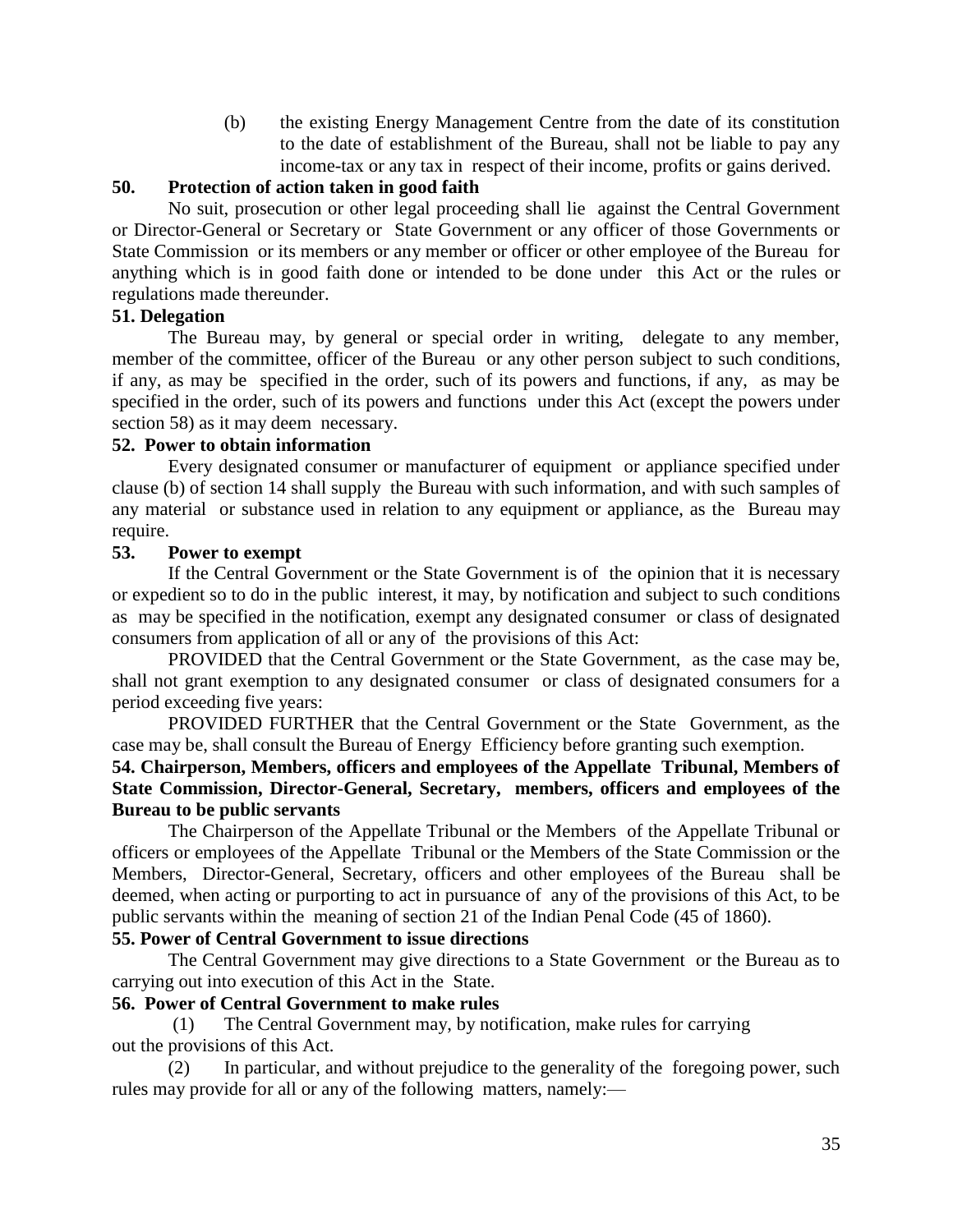- (a) such number of persons to be appointed as members by the Central Government under clauses (o), (p) and (q) of sub-section (2) of section 4;
- (b) the fee and allowances to be paid to the members under sub-section (5) of section 4;
- (c) the salary and allowances payable to the Director-General and other terms and conditions of his service and other terms and conditions of service of the Secretary of the Bureau under sub-section (4) of section 9;
- (d) the terms and conditions of service of officers and other employees of the Bureau under sub-section (2) of section 10;
- (e) performing such other functions by the Bureau, as may be prescribed, under clause (u) of sub-section (2) of section 13;
- (f) the energy consumption norms and standards for designated consumers under clause (g) of section 14;
- (g) prescribing the different norms and standards for different designated consumers under the proviso to clause (g) of section 14;
- (h) the form and manner and the time within which information with regard to energy consumed and the action taken on the recommendations of the accredited energy auditor be furnished under clause (k) of section 14;
- (i) the form and manner in which the status of energy consumption be submitted under clause (l) of section 14;
- (j) the minimum qualifications for [energy auditors and energy managers under clause (m) of section 14;
- (k) the form and manner for preparation of scheme and its implementation under clause (o) of section 14;
- (l) the energy conservation building codes under clause (p) of section 14;
- (la) prescribing the procedure for issuing the energy savings certificate under sub-section (1) of section 14A;
- (laa) the value of per metric ton of oil equivalent of energy consumed under section 14B;
- $(m)$  the matters relating to inspection under sub-section (2) of section 17;
- (n) the form in which, and the time at which, the Bureau shall prepare its budget under section 22;
- (o) the form in which, and the time at which, the Bureau shall prepare its annual report under section 23;
- (p) the form in which the accounts of the Bureau shall be maintained under section 25;
- (q) the manner of holding inquiry under sub-section  $(1)$  of section  $27$ ;
- (r) the form of and fee for filing such appeal under sub-section (2) of section 31;
- (s) the salary and allowances payable to and other terms and conditions of service of the Chairperson of the Appellate Tribunal and Members of the Appellate Tribunal under section 35;
- (t) the salary and allowances and other conditions of service of the officers and other employees of the Appellate Tribunal under sub-section (3) of section 39;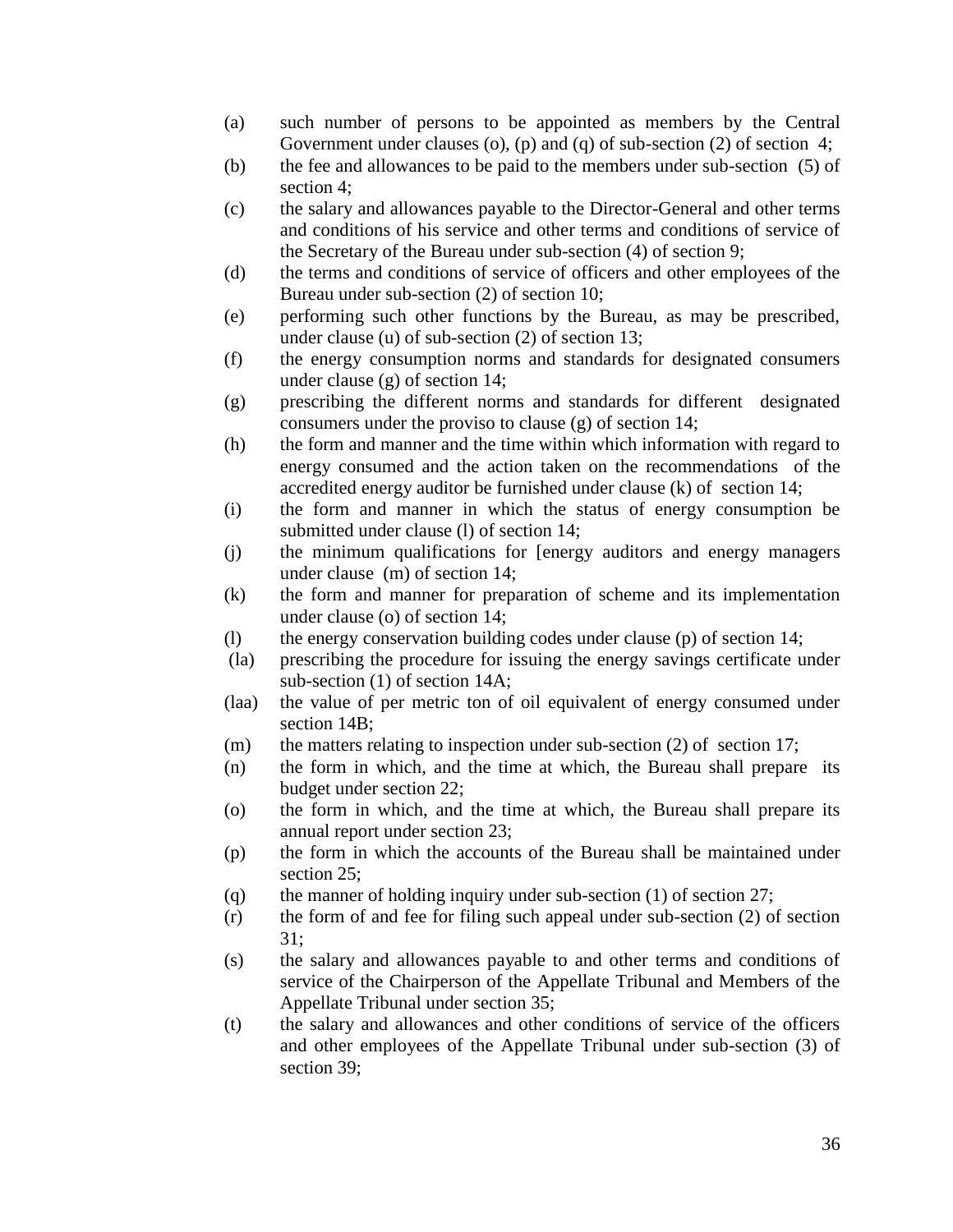(u) the additional matters in respect of which the Appellate Tribunal may exercise the powers of a Civil Court under clause (i) of sub-section (2) of section 40;]

(v) any other matter which is to be, or may be, prescribed, or in respect of which provision is to be made, or may be made, by rules.

## **57. Power of State Government to make rules**

(1) The State Government may, by notification, make rules for carrying out the provisions of this Act and not inconsistent with the rules, if any, made by the Central Government.

(2) In particular, and without prejudice to the generality of the foregoing power, such rules may provide for all or any of the following matters, namely:—

(a) energy conservation building codes under clause (a) of section 15;

(b) the form, the manner and the period within which information with regard to energy consumption shall be furnished under clause (h) of section 15;

(c) the person or any authority who shall administer the Fund and the manner in which the Fund shall be administered under sub-section (4) of section 16;

(d) the matters to be included for the purposes of inspection under sub-section (2) of section 17:

(e) any other matter which is to be, or may be, prescribed, or in respect of which provision is to be made, or may be made, by rules.

#### **58. Power of Bureau to make regulations**

(1) The Bureau may, with the previous approval of the Central Government

and subject to the condition of previous publication, by notification, make regulations not inconsistent with the provisions of this Act and the rules made thereunder to carry out the purposes of this Act.

(2) In particular, and without prejudice to the generality of the foregoing power, such regulations may provide for all or any of the following matters, namely:—

(a) the times and places of the meetings of the Governing Council and the procedure to be followed at such meetings under sub-section (1) of section 5;

- (b) the members of advisory committees constituted under sub-section (2) of section 8;
- (c) the powers and duties that may be exercised and discharged by the Director-General of the Bureau under sub-section (6) of section 9;
- (d) the levy of fee for services provided for promoting efficient use of energy and its conservation under clause (n) of sub-section (2) of section 13;
- (e) the list of accredited energy auditors under clause (o) of sub-section (2) of section 13;
- (f) the qualifications, criteria and conditions subject to which a person may be accredited as an energy auditor and the procedure for such accreditation under clause (p) of sub-section (2) of section 13;
- (g) the manner and the intervals of time in which the energy audit shall be conducted under clause (q) of sub-section (2) of section 13;
- (h) certification procedure for energy auditors and energy managers under clause (r) of sub-section (2) of section 13;
- (i) particulars required to be displayed on label and the manner of their display under clause (d) of section 14;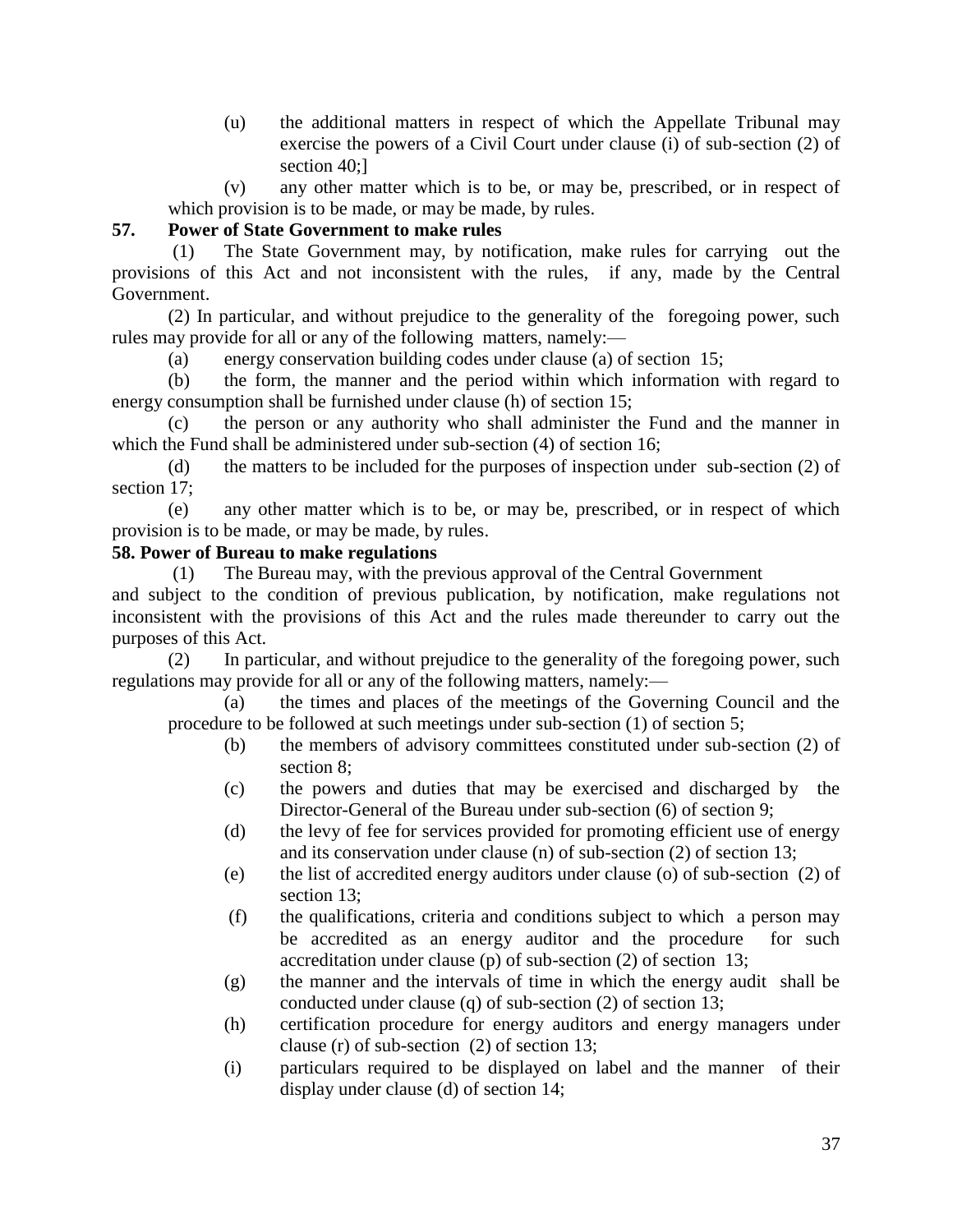- (j) the manner and the intervals of time for conduct of energy audit under clause (h) or clause (s) of section 14;
- (k) the manner and the intervals of time for conducting energy audit by an accredited energy auditor under clause (c) of section 15;
- (l) any other matter which is required to be, or may be, specified.

## **59. Rules and regulations to be laid before Parliament and State Legislature**

(1) Every rule made by the Central Government and every regulation made under this Act shall be laid, as soon as may be after it is made, before each House of Parliament while it is in session, for a total period of thirty days which may be comprised in one session or in two or more successive sessions, and if, before the expiry of the session immediately following the session or the successive sessions aforesaid, both Houses agree in making any modification in the rule or regulation, or both Houses agree that the rule or regulation should not be made, the rule or regulation shall thereafter have effect only in such modified form or be of no effect, as the case may be; so, however, that any such modification or annulment shall be without prejudice to the validity of anything previously done under that rule or regulation.

(2) Every rule made by the State Government shall be laid, as soon as may be after it is made, before each House of the State Legislature where it consists of two Houses, or where such Legislature consists of one House, before that House.

## **60. Application of other laws not barred**

The provisions of this Act shall be in addition to, and not in derogation of, the provisions of any other law for the time being in force.

#### **61. Provisions of Act not to apply in certain cases**

The provisions of this Act shall not apply to the Ministry or Department of the Central Government dealing with Defence, Atomic Energy or such other similar Ministries or Departments or undertakings or Boards or institutions under the control of such Ministries or Departments as may be notified by the Central Government.

#### **62. Power to remove difficulty**

(1) If any difficulty arises in giving effect to the provisions of this Act, the Central Government may, by order, published in the Official Gazette, make such provisions not inconsistent with the provisions of this Act as may appear to be necessary for removing the difficulty:

PROVIDED that no such order shall be made under this section after the expiry of two years from the date of the commencement of this Act.

(2) Every order made under this section shall be laid, as soon as may be after it is made, before each House of Parliament.

#### **THE SCHEDULE**

#### *[Refer section 2(s)]*

LIST OF ENERGY INTENSIVE INDUSTRIES AND OTHER ESTABLISHMENTS

[xxx]

- 1. Aluminium;
- 2. Fertilizers;
- 3. Iron and Steel;
- 4. Cement;
- 5. Pulp and Paper;
- 6. Chlor Alkali;
- 7. Sugar;